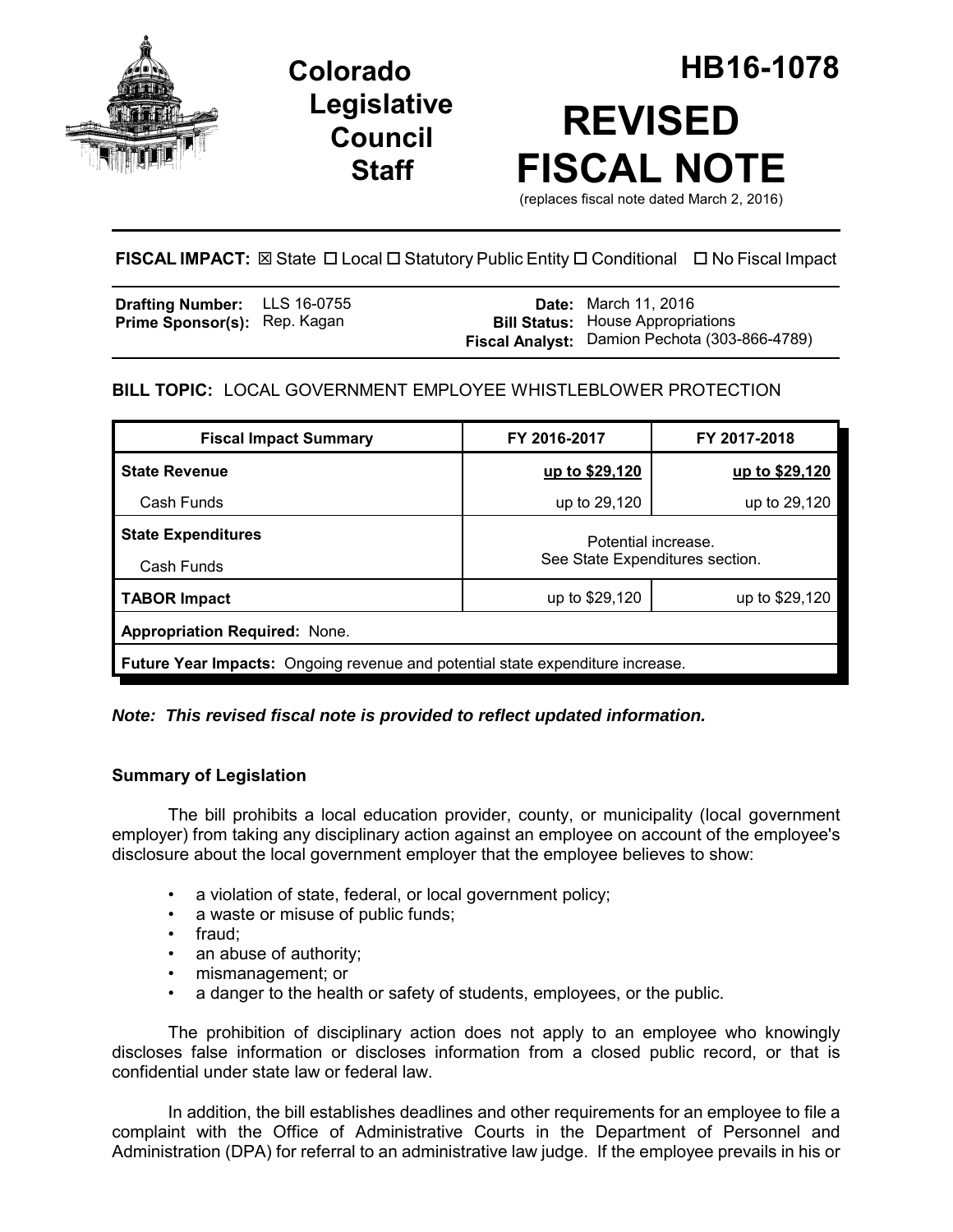March 11, 2016

her complaint, the judge may award damages and other relief deemed appropriate. If the judge determines that the local government employer did not violate the law by imposing disciplinary action, the employee may bring a civil action in the district court.

#### **Assumptions**

The fiscal note assumes that whistleblower cases are relatively uncommon and that legitimate grounds exist for disclosures in most cases. While the bill may encourage some additional disclosures relative to current law, the bill only applies to individuals who have been subject to discipline because of a disclosure and who wish to file a complaint. As a result, the fiscal note assumes less than 10 complaints per year will be filed with the Office of Administrative Courts in DPA.

#### **State Revenue**

The bill is expected to increase state cash fund revenue up to \$29,120 per year beginning in FY 2016-17. The DPA charges \$182 per hour for administrative law judge services. The average amount of time an administrative law judge spends on a case is 16 hours. Assuming that at least 10 whistleblower retaliation cases are heard each year, the bill will result in a revenue increase up to \$29,120 each year, credited to the Administrative Hearings Cash Fund in DPA.

## **TABOR Impact**

This bill increases state cash fund revenue, which will increase the amount of money required to be refunded under TABOR. TABOR refunds are paid out of the General Fund.Since the bill increases the TABOR refund obligation without a corresponding change in General Fund revenue, the amount of money available in the General Fund for the budget will decrease by an identical amount.

## **State Expenditures**

The bill will increase workload in the DPA and the Judicial Department. These increases, which are described below, are expected to be minimal and require no change in appropriations.

*Department of Personnel and Administration.* Local governments and school districts are not included in the state government system. As a result, these cases will result in new casework for administrative law judges in the Office of Administrative Courts in DPA. The fiscal note assumes 10 filings per year at 16 hours per case, which can be accomplished within existing appropriations. If caseload warrants additional appropriations, the fiscal note assumes this will be addressed through the annual budget process.

*Judicial Department.* To the extent that an employee is unsuccessful in the complaint process under the bill, he or she may bring a civil action in district court. Because the number of complaints is expected to be less than 10 per year, even fewer actions are expected to be filed with district courts. Therefore, this workload can be accomplished within existing appropriations.